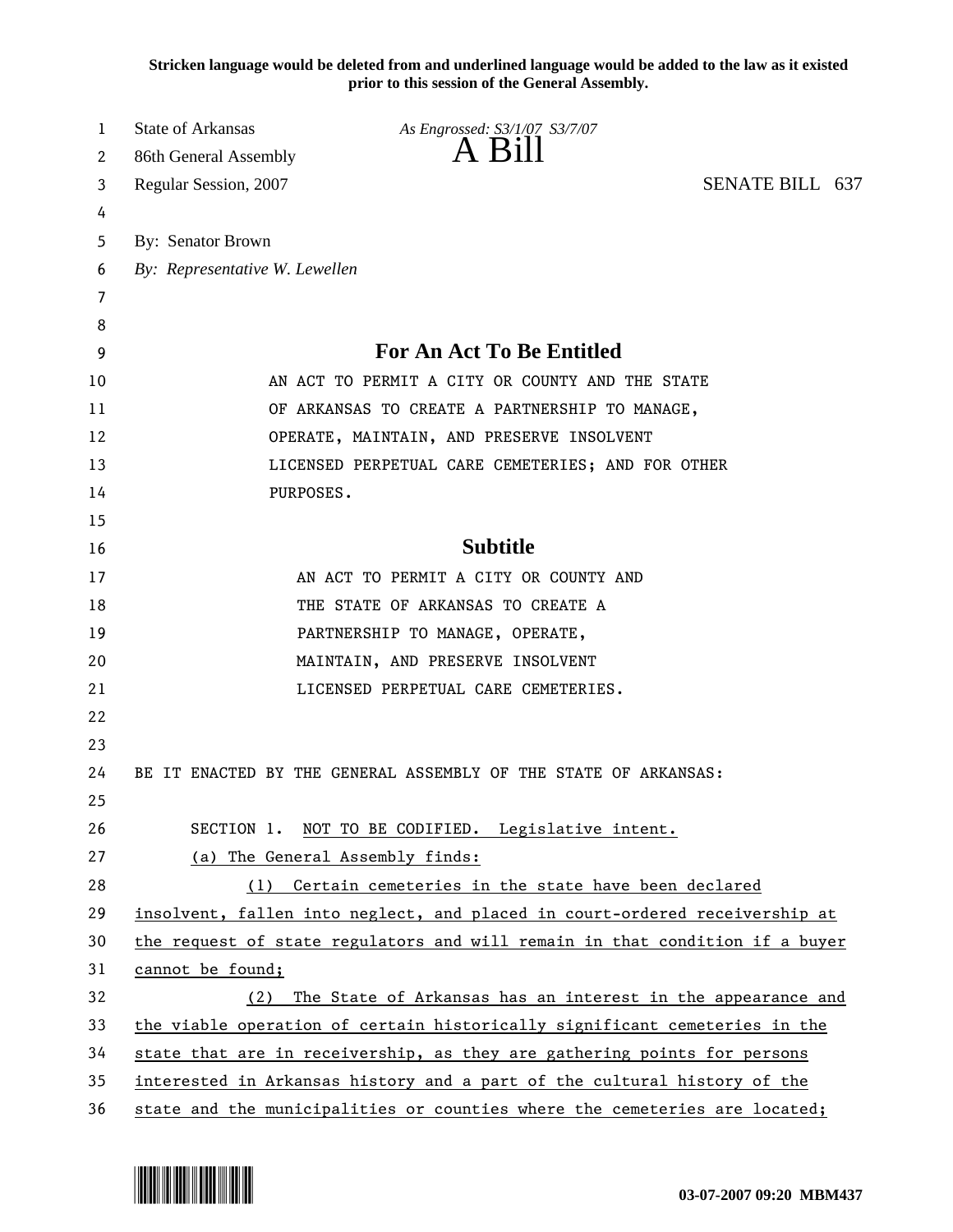1 and 2 (3) The public would be better served in certain circumstances 3 by taking a cemetery out of receivership and operating it as a public 4 partnership between various governmental entities. 5 (b) It is the intent of this act to authorize contracts with local 6 governing bodies for maintenance and operation of certain cemeteries and to 7 preserve existing cemetery records. 8 9 SECTION 2. Arkansas Code § 20-17-1006 is amended to read as follows: 10 20-17-1006. Arkansas Cemetery Board - Powers and duties. 11 The Arkansas Cemetery Board shall have the authority to: 12 (1) Conduct at any time and from time to time such reasonable 13 periodic, special, or other examination of any cemetery or cemetery company, 14 including, but not limited to, an examination of the physical condition or 15 appearance of the cemetery, the financial condition of the company and any 16 trust funds maintained by the company, and such other examinations as the 17 board or Securities Commissioner deems necessary or appropriate in the public 18 interest. The examinations shall be made by members or representatives of the 19 board or by a certified public accountant or registered public accountant as 20 authorized in § 20-17-1007; 21 (2) Issue or amend permits to operate a cemetery in accordance 22 with this subchapter; 23 (3) Suspend or revoke permits to operate a cemetery when any 24 cemetery fails to comply with this subchapter, rules promulgated pursuant to 25 this subchapter, or any order of the board; 26 (4) Make rules, regulations, and forms to enforce this 27 subchapter; 28 (5) Require every cemetery company to observe minimum accounting 29 principles and practices and make and keep such books and records in 30 accordance therewith for such period of time as the board may by rule 31 prescribe; 32 (6)(A) Subpoena witnesses, books, and records in connection with 33 alleged violations of this subchapter or rules or orders of the board. With 34 the approval of the chair of the board or two (2) board members, the 35 Securities Commissioner may issue subpoenas. 36 (B) In case of contumacy or refusal to obey a subpoena

2 03-07-2007 09:20 MBM437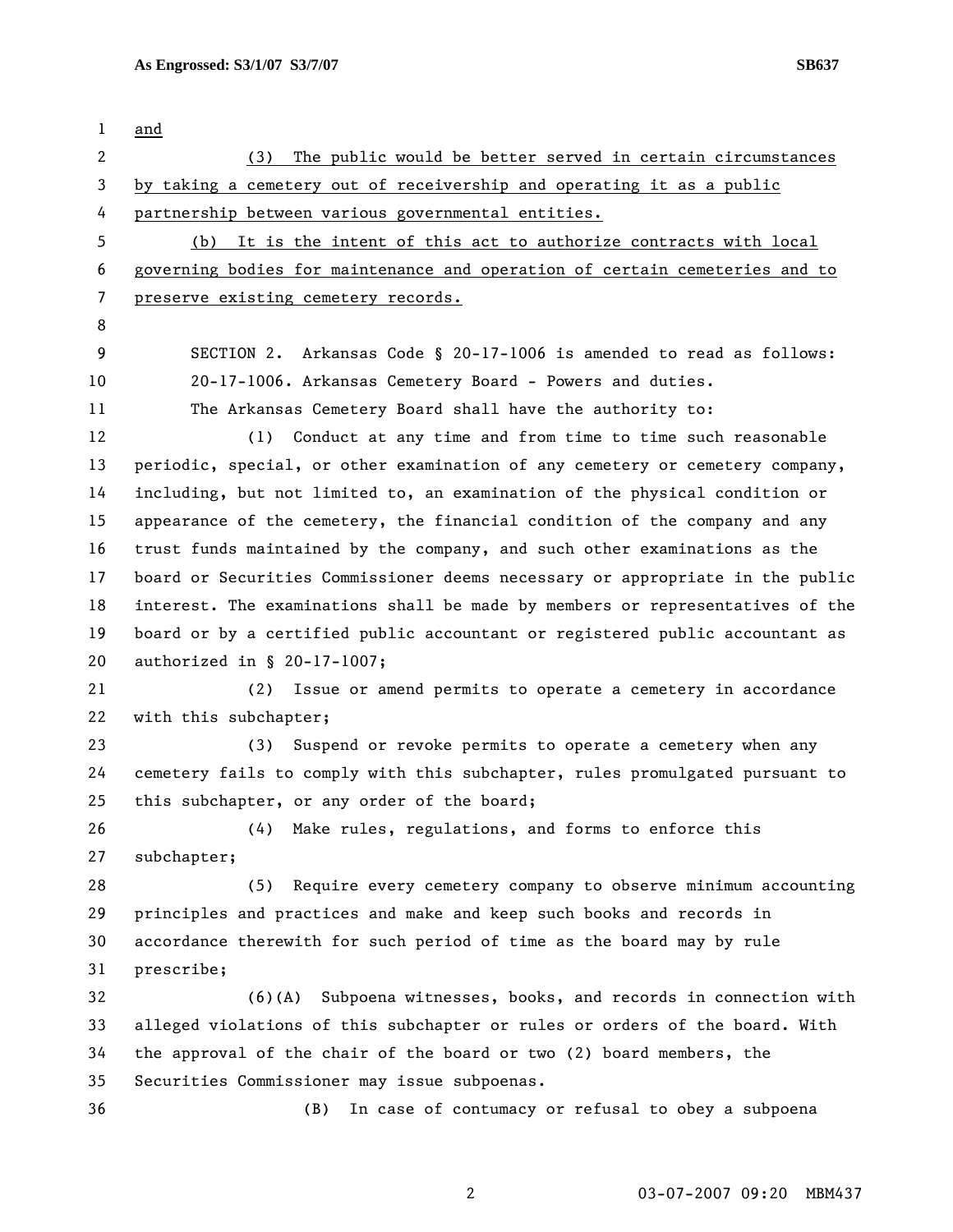## As Engrossed: S3/1/07 S3/7/07 **S3/7/07** SB637

1 issued to any person, the Pulaski County Circuit Court, upon application by 2 the board, may issue to the person an order requiring him or her to appear 3 before the board or the person designated by the board. Failure to obey the 4 order of the court may be punished by the court as a contempt of court;

5 (7) Require additional contributions to the permanent 6 maintenance fund of the cemetery where provided for in this subchapter, 7 including, but not limited to, contributions not to exceed three thousand 8 dollars (\$3,000) whenever any cemetery company fails to properly care for and 9 maintain or preserve the cemetery;

10 (8)(A) Apply to the Pulaski County Circuit Court to enjoin any 11 act or practice and to enforce compliance with this subchapter or any rule, 12 regulation, or order pursuant to this subchapter whenever it appears to the 13 board, upon sufficient grounds or evidence satisfactory to the board, that 14 any person has engaged in or is about to engage in any act or practice 15 constituting a violation of any provision of this subchapter or any rule or 16 regulation pursuant to this subchapter.

17 (B) The court may not require the board to post a bond; 18 (9) Apply to the circuit court of the county in which the 19 cemetery is located for appointment of a receiver or conservator of the 20 cemetery corporation or its permanent maintenance fund when it appears to the 21 board that a cemetery corporation is insolvent or that the cemetery 22 corporation, its officers, directors, agents, or the trustees of its 23 permanent maintenance fund have violated this subchapter and the rules 24 promulgated under this subchapter or have failed to comply with any board 25 order; and

26 (10) Increase, in accordance with regulations adopted by the 27 board, the percentage of the gross proceeds of the sale of any grave space, 28 crypt, niche, or similar entombment required to be deposited into the 29 permanent maintenance fund of the cemetery in accordance with § 20-17-1016 30 whenever it is determined that the principal of the permanent maintenance 31 fund is or will be insufficient to generate enough income to operate and 32 maintain the cemetery; and

33 (11)(A) Purchase insolvent, licensed perpetual care cemeteries 34 that have been in court-ordered receivership or conservatorship for at least 35 five (5) years.

36 (B) If the taking of legal possession of the cemetery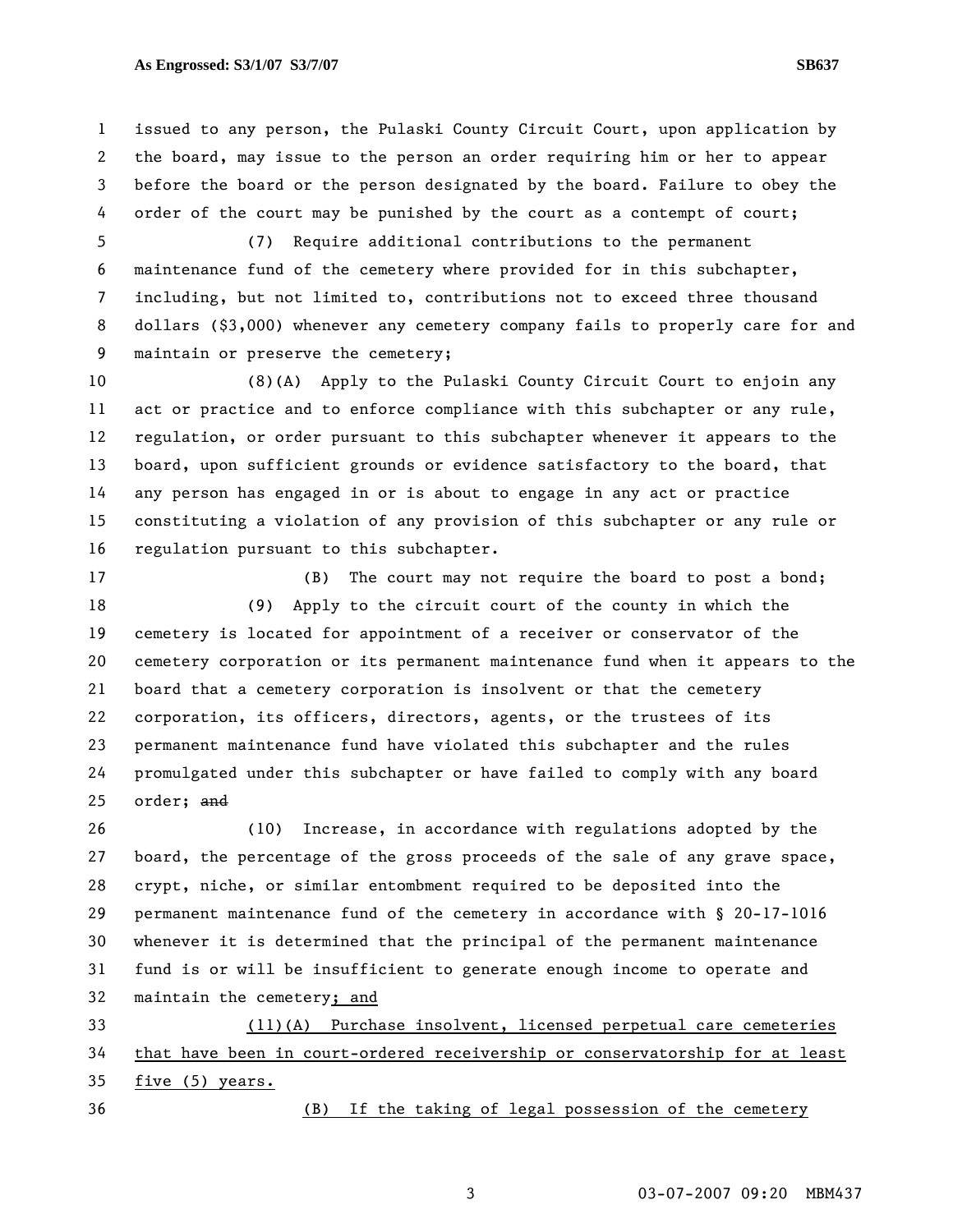**As Engrossed: S3/1/07 S3/7/07 SB637** 

| 1  | requires the payment of consideration, any payment made by the board shall   |
|----|------------------------------------------------------------------------------|
| 2  | not exceed one thousand dollars (\$1,000).                                   |
| 3  |                                                                              |
| 4  | SECTION 3. Arkansas Code Title 20, Chapter 17, Subchapter 10 is              |
| 5  | amended to add additional sections to read as follows:                       |
| 6  | 20-17-1028. Contracts with municipality or county where a cemetery is        |
| 7  | located.                                                                     |
| 8  | The Arkansas Cemetery Board may contract with the municipality<br>(a)(1)     |
| 9  | or county where a cemetery is located for the care and maintenance and the   |
| 10 | operation of the cemetery.                                                   |
| 11 | Services relating to the care and maintenance and the<br>(2)                 |
| 12 | operation of the cemetery include without limitation:                        |
| 13 | The sale and conveyance of lots;<br>(A)                                      |
| 14 | (B)<br>The opening and closing of graves;                                    |
| 15 | (C)<br>The preparation of financial reports and legal                        |
| 16 | documents;                                                                   |
| 17 | (D)<br>The maintenance of driveways;                                         |
| 18 | The removal of trash and debris;<br>(E)                                      |
| 19 | (F)<br>The cutting of grass;                                                 |
| 20 | (G)<br>The planting and care of trees, shrubs, and flowers;                  |
| 21 | and                                                                          |
| 22 | (H)<br>Necessary improvements to streets, avenues, walks, or                 |
| 23 | other public grounds of the cemetery.                                        |
| 24 | (3)<br>The municipal or county government may subcontract with qualified     |
| 25 | persons to provide services under this section.                              |
| 26 | $(b)(1)$ If the Arkansas Cemetery Board contracts with a municipality or     |
| 27 | county under this section, the municipality or county, in addition to        |
| 28 | complying with any applicable statute, shall file with the Arkansas Cemetery |
| 29 | Board in March of each year a financial report showing all moneys received   |
| 30 | and expended during the preceding year, including without limitation:        |
| 31 | The date of receipt of all moneys;<br>(A)                                    |
| 32 | The source from which the moneys were received;<br>(B)                       |
| 33 | (C)<br>All moneys paid out;                                                  |
| 34 | The date the moneys were paid out;<br>(D)                                    |
| 35 | The person to whom the moneys were paid out; and<br>(E)                      |
| 36 | (F)<br>The purpose of the payment.                                           |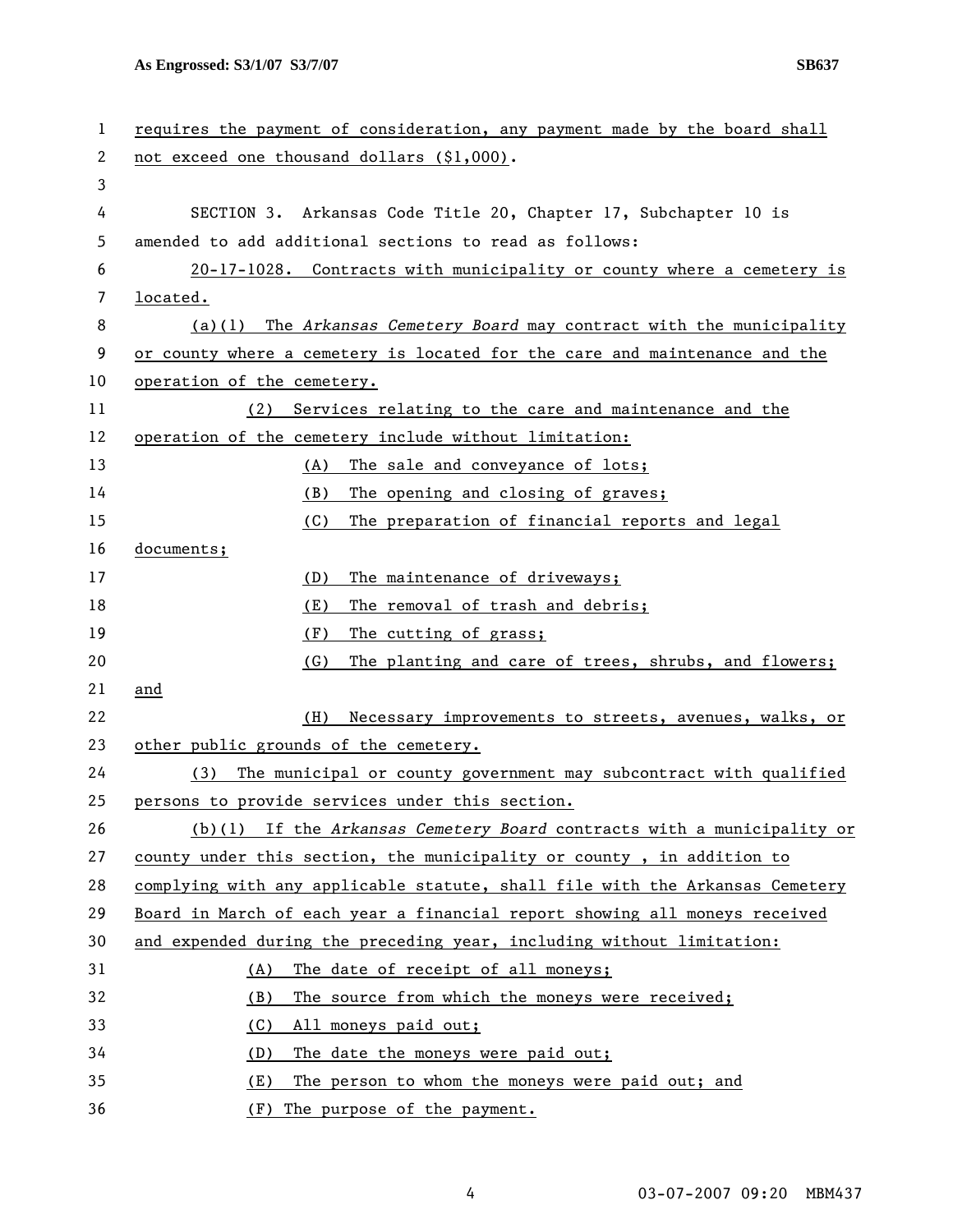| 1  | At the end of each calendar year, the municipality or county shall<br>(2)     |
|----|-------------------------------------------------------------------------------|
| 2  | review the fiscal position of the cemetery and direct any excess moneys to    |
| 3  | the permanent maintenance fund.                                               |
| 4  | For the purposes of this section, a municipality or county may<br>(c)         |
| 5  | accept funds from public and private entities and direct the funds to:        |
| 6  | General maintenance and improvement; or<br>(1)                                |
| 7  | (2)<br>The permanent maintenance fund.                                        |
| 8  | The state, a city, or a county shall be immune from liability in<br>(d)       |
| 9  | contract or in tort for actions taken to implement this section.              |
| 10 |                                                                               |
| 11 | 20-17-1029. Cemetery advisory boards - Membership - Organization -            |
| 12 | Authority.                                                                    |
| 13 | (a) The Governor may create a cemetery advisory board for any cemetery        |
| 14 | purchased under § 20-17-1006 to assist the state and the municipality or      |
| 15 | county where the cemetery is located in achieving the efficient management,   |
| 16 | operation, maintenance, and preservation of the cemetery.                     |
| 17 | $(b)(1)$ A cemetery advisory board shall be composed of seven $(7)$           |
| 18 | members appointed by the Governor as follows:                                 |
| 19 | Three (3) members shall be owners of lots in the<br>(A)                       |
| 20 | cemetery or have demonstrated an interest in the preservation of the          |
| 21 | cemetery;                                                                     |
| 22 | Three (3) members shall be owners or operators of a<br>(B)                    |
| 23 | licensed cemetery or funeral home in this state; and                          |
| 24 | One (1) member shall be a person actively engaged, by<br>(C)                  |
| 25 | profession or as a volunteer, in activities promoting the historic            |
| 26 | preservation of cemeteries in the local community.                            |
| 27 | $(2)(A)$ The terms of the members shall be for three (3) years.               |
| 28 | (B) Members shall serve until their successors are                            |
| 29 | appointed and qualified.                                                      |
| 30 | The initial members shall draw lots so that three (3)<br>(C)                  |
| 31 | members serve a term of one (1) year, two (2) members serve a term of two (2) |
| 32 | years, and two (2) members serve a term of three (3) years.                   |
| 33 | $(D)(i)$ Vacancies for any unexpired term of a member shall                   |
| 34 | be filled in the same manner as the original appointment of the vacating      |
| 35 | member.                                                                       |
| 36 | (ii) An appointee to fill a vacancy shall serve for                           |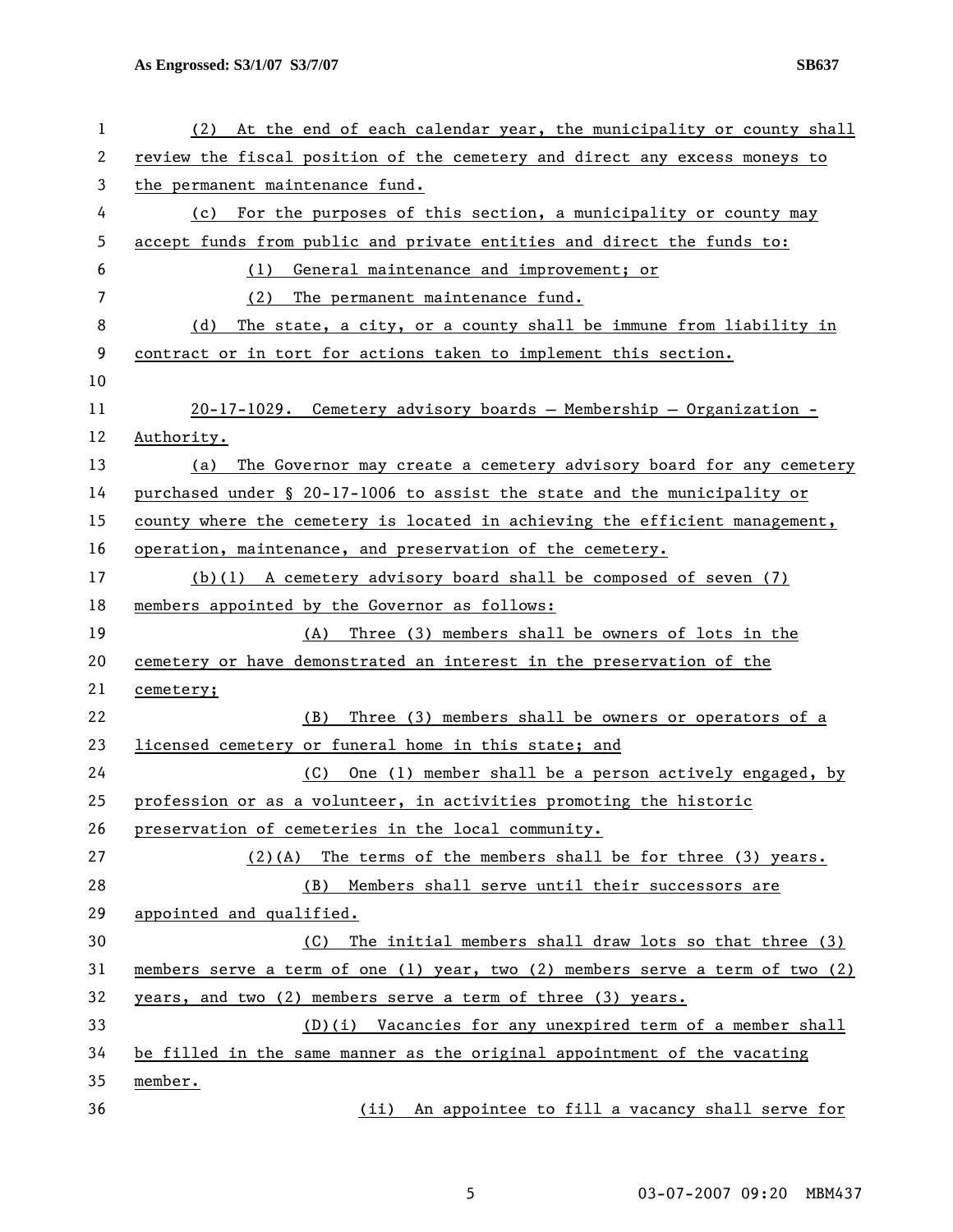| 1              | the unexpired term and is eligible for reappointment.                         |
|----------------|-------------------------------------------------------------------------------|
| $\overline{2}$ | Members shall biannually elect a chair, vice chair, and a<br>(3)              |
| 3              | secretary from the membership, whose duties shall be those customarily        |
| 4              | exercised by the officers or specifically designated by the cemetery advisory |
| 5              | board.                                                                        |
| 6              | No member shall be liable for any damages unless it is made<br>(4)            |
| 7              | to appear that he or she has acted with corrupt and malicious intent.         |
| 8              | Members shall serve without compensation.<br>(5)                              |
| 9              | (6) A cemetery advisory board shall meet as often as it deems                 |
| 10             | necessary for the purpose of carrying out its duties under this section.      |
| 11             | (c) A cemetery advisory board may:                                            |
| 12             | (1) Establish itself as a section $501(c)(3)$ corporation under the           |
| 13             | Internal Revenue Code of 1986, as it existed on January 1, 2007;              |
| 14             | Raise private funds for the benefit of the cemetery general<br>(2)            |
| 15             | fund and the permanent maintenance fund;                                      |
| 16             | (3) Recruit volunteers; and                                                   |
| 17             | $(4)$ (A) Advise the Arkansas Cemetery Board and the municipality             |
| 18             | or county where the cemetery is located concerning long-term goals and plans  |
| 19             | for efficient cemetery operation and beautification.                          |
| 20             | (B) No policy of a cemetery advisory board relating to                        |
| 21             | long-term goals and plans for efficient cemetery operation and beatification  |
| 22             | shall be adopted unless the municipality or county where the cemetery is      |
| 23             | located approves the policy.                                                  |
| 24             |                                                                               |
| 25             | SECTION 4. EMERGENCY CLAUSE. It is found and determined by the                |
| 26             | General Assembly of the State of Arkansas that this act provides an           |
| 27             | efficient, cost-effective solution for cemeteries that have been declared     |
| 28             | insolvent and been placed in court-ordered receivership; that a partnership   |
| 29             | between the cemetery and local government will permit long-term progress in   |
| 30             | cemetery maintenance and preservation; and that cemeteries continuing in      |
| 31             | receivership for more than five (5) years adversely impact the state and      |
| 32             | local communities where the cemeteries are located and are a burden upon the  |
| 33             | courts. Therefore, an emergency is declared to exist and this act being       |
| 34             | immediately necessary for the preservation of the public peace, health, and   |
| 35             | safety shall become effective on:                                             |
| 36             | (1) The date of its approval by the Governor;                                 |